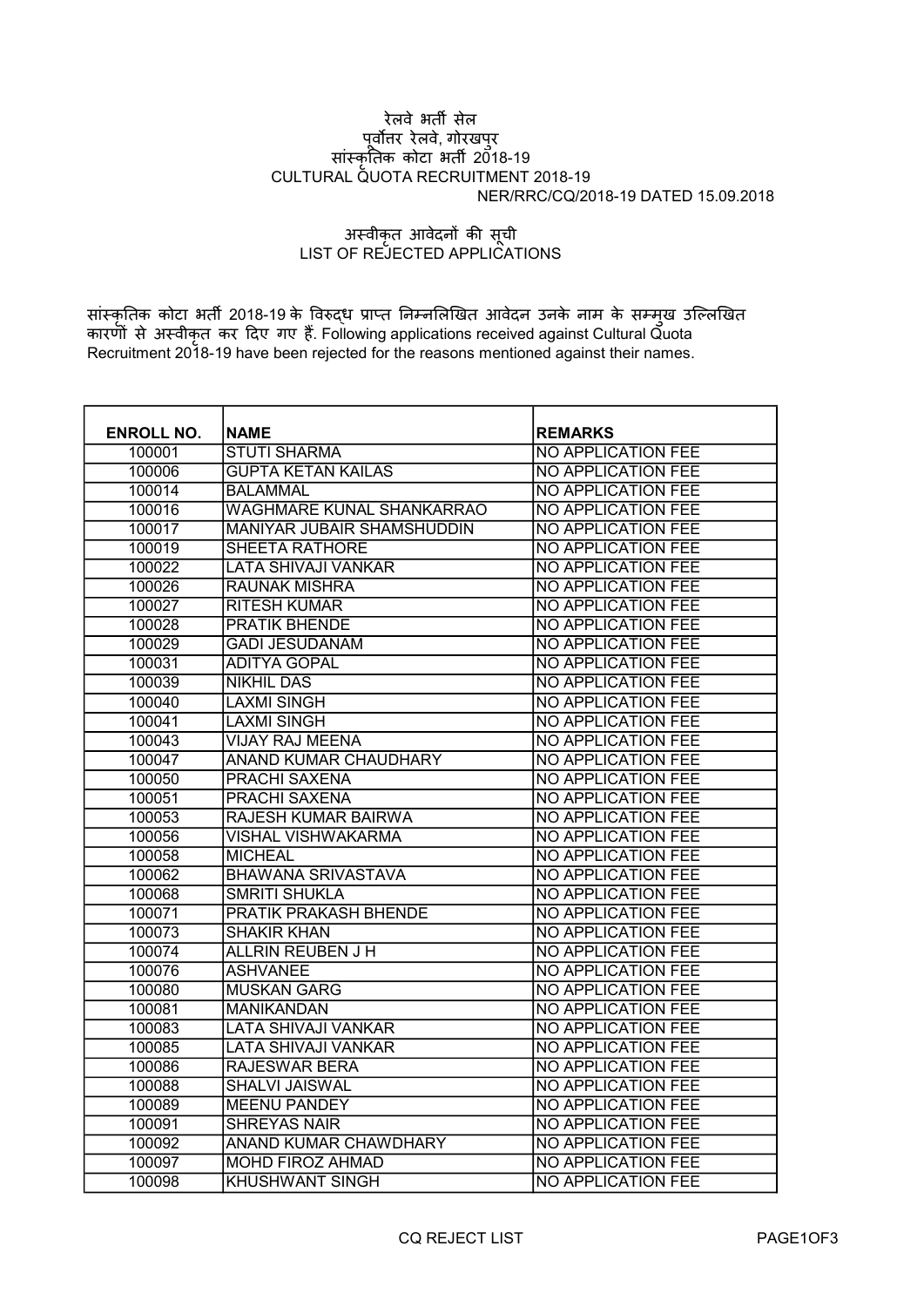| <b>ENROLL NO.</b> | <b>NAME</b>                | <b>REMARKS</b>            |
|-------------------|----------------------------|---------------------------|
| 100099            | <b>KHUSHWANT SINGH</b>     | <b>NO APPLICATION FEE</b> |
| 100102            | <b>KAPIL PARIHAR</b>       | <b>NO APPLICATION FEE</b> |
| 100103            | <b>KAPIL PARIHAR</b>       | <b>NO APPLICATION FEE</b> |
| 100105            | <b>ABHA TRIPATHI</b>       | <b>NO APPLICATION FEE</b> |
|                   |                            |                           |
| 100107            | <b>KHUSHWANT SINGH</b>     | <b>NO APPLICATION FEE</b> |
| 100108            | <b>KHUSHWANT SINGH</b>     | <b>NO APPLICATION FEE</b> |
| 100109            | <b>KHUSHWANT SINGH</b>     | <b>NO APPLICATION FEE</b> |
| 100111            | <b>MANOJ DAS</b>           | <b>NO APPLICATION FEE</b> |
| 100112            | <b>AVTAR SINGH</b>         | <b>NO APPLICATION FEE</b> |
| 100113            | <b>AKASH SHOBHAWAT</b>     | <b>NO APPLICATION FEE</b> |
| 100115            | <b>RISHIKA CHAUDHARY</b>   | <b>NO APPLICATION FEE</b> |
| 100116            | P SOUJANYA                 | <b>NO APPLICATION FEE</b> |
| 100118            | <b>BHAVNA</b>              | <b>NO APPLICATION FEE</b> |
| 100119            | <b>RAKESH KUMAR GAUR</b>   | <b>NO APPLICATION FEE</b> |
| 100120            | <b>RAKESH KUMAR GAUR</b>   | <b>NO APPLICATION FEE</b> |
| 100122            | <b>SONALI SHUKLA</b>       | <b>NO APPLICATION FEE</b> |
| 100123            | <b>GAJENDER SINGH</b>      | <b>NO APPLICATION FEE</b> |
| 100126            | <b>RISHIKA CHAUDHARY</b>   | <b>NO APPLICATION FEE</b> |
| 100127            | RISHIKA CHAUDHARY          | <b>NO APPLICATION FEE</b> |
| 100128            | <b>NITISH RANJAN</b>       | <b>NO APPLICATION FEE</b> |
| 100135            | <b>SHRUTI SHARMA</b>       | <b>NO APPLICATION FEE</b> |
| 100136            | <b>SHRUTI SHARMA</b>       | <b>NO APPLICATION FEE</b> |
| 100138            | <b>AMAN KUMAR</b>          | NO APPLICATION FEE        |
| 100140            | <b>SUMON MONDAL</b>        | <b>NO APPLICATION FEE</b> |
| 100145            | <b>JAYA MISHRA</b>         | <b>NO APPLICATION FEE</b> |
| 100150            | <b>TUSHAR SARKAR</b>       | <b>OVERAGED</b>           |
| 100151            | <b>UDITI SARKAR</b>        | <b>NO APPLICATION FEE</b> |
| 100154            | <b>PRIYA VERMA</b>         | <b>NO APPLICATION FEE</b> |
| 100160            | <b>AMARJEET SINGH</b>      | <b>NO APPLICATION FEE</b> |
| 100162            | <b>SIZA ROY</b>            | <b>NO APPLICATION FEE</b> |
| 100163            | <b>AKANSHA PANDEY</b>      | <b>NO APPLICATION FEE</b> |
| 100165            | <b>RAKESH KUMAR GAUR</b>   | <b>NO APPLICATION FEE</b> |
| 100166            | <b>MADHULIKA SINGH</b>     | <b>NO APPLICATION FEE</b> |
| 100169            | <b>SHIVA PRASAD</b>        | <b>NO APPLICATION FEE</b> |
| 100171            | <b>BHIM</b>                | <b>NO APPLICATION FEE</b> |
|                   |                            |                           |
| 100172            | <b>AJAY</b>                | NO APPLICATION FEE        |
| 100174            | AJAY                       | <b>NO APPLICATION FEE</b> |
| 100177            | <b>AJAY DESAI</b>          | NO APPLICATION FEE        |
| 100178            | <b>ANURAG ANAND</b>        | NO APPLICATION FEE        |
| 100189            | <b>SHAKTI KUMAR PATHAK</b> | <b>NO APPLICATION FEE</b> |
|                   |                            |                           |
|                   |                            | NO CULTURAL ACHIVEMENT    |
| 100192            | PRABHJEET SINGH            | <b>CERTIFICATE</b>        |
| 100200            | <b>ARTI TIWARI</b>         | <b>NO APPLICATION FEE</b> |
| 100202            | NIRAJANA SRIVASTAVA        | <b>NO APPLICATION FEE</b> |
| 100214            | <b>GURU PRASAD</b>         | NO APPLICATION FEE        |
| 100215            | <b>GURU PRASAD</b>         | <b>NO APPLICATION FEE</b> |
| 100216            | NIRAJANA SRIVASTAVA        | <b>NO APPLICATION FEE</b> |
| 100217            | NIRAJANA SRIVASTAVA        | <b>NO APPLICATION FEE</b> |
| 100218            | NIRAJANA SRIVASTAVA        | <b>NO APPLICATION FEE</b> |
| 100219            | PANKAJ KUMAR               | <b>NO APPLICATION FEE</b> |
| 100223            | SANTOSH KUMAR YADAV        | <b>NO APPLICATION FEE</b> |
| 100224            | <b>RISHI JAIN</b>          | NO APPLICATION FEE        |
| 100226            | <b>ANJALI GUPTA</b>        | NO APPLICATION FEE        |